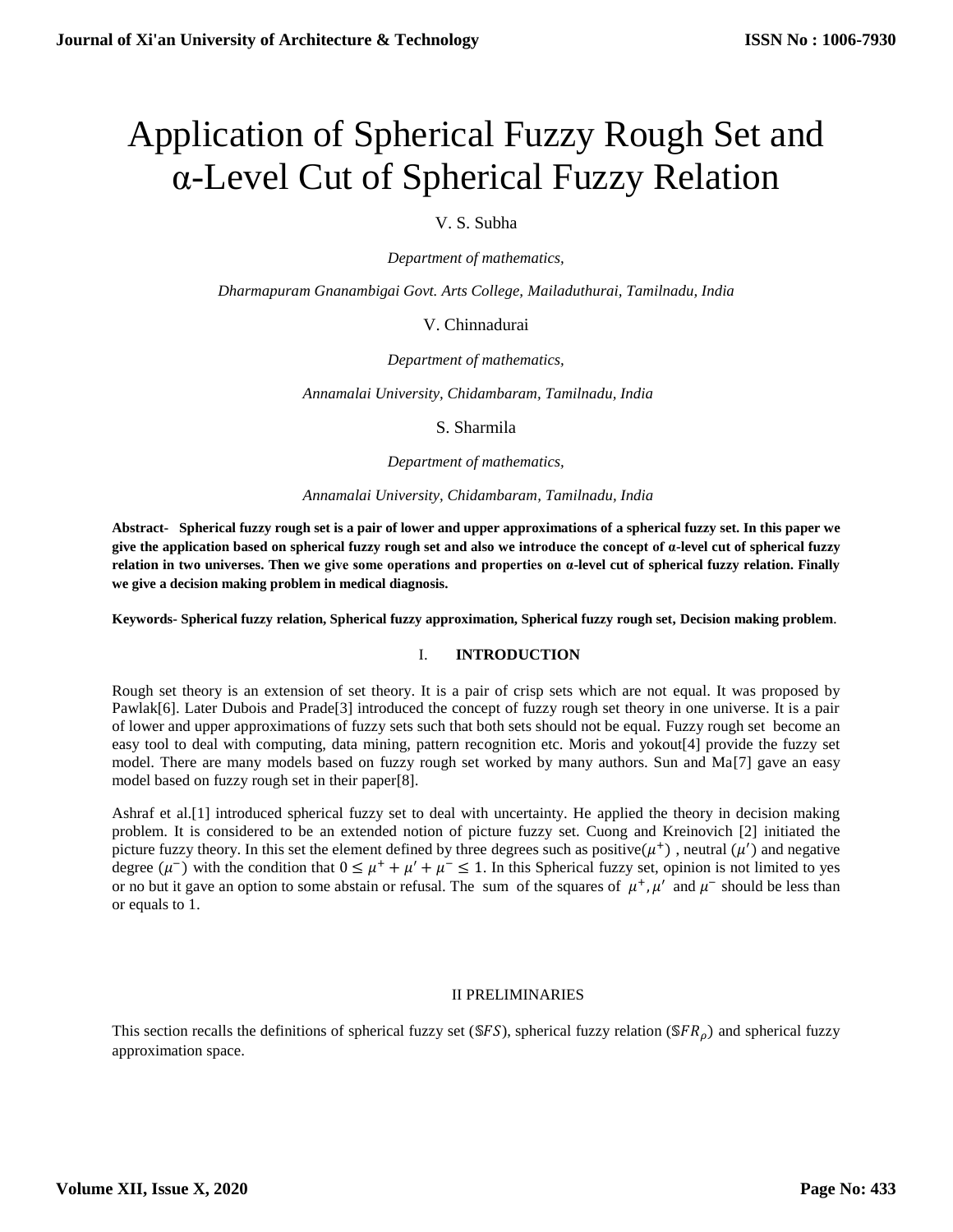## *2.1. Definition-*

Let  $U$  be a non-empty universe set. A spherical fuzzy set  $\mathcal S$  in  $U$  is defined by

$$
\mathbb{S} = \{ (s/(\mu^+(s), \mu'(s), \mu^-(s))): (\mu^+(s)^2 + \mu'(s)^2 + \mu^-(s)^2) \le 1 \forall s \in U \}
$$

where  $\mu^+, \mu', \mu^-$  denotes the positive, neutral and negative degree of the element s.

The three membership functions are the mapping from the universal set  $U$  to the unit interval [0,1]. The collection of all spherical fuzzy sets is denoted by SFS. The degree of refusal  $s \in U$  is defined by  $r(s) =$  $\sqrt{1-(\mu^+(s))^2+\mu'(s)^2+\mu^-(s)^2}.$ 

## *2.2. Definition-*

Let  $U_1$  and  $U_2$  be two universe sets . A spherical fuzzy relation  $\rho$  in  $U_1 \times U_2$  is a spherical fuzzy subset of  $U_1 \times U_2$ and is given by

$$
\rho = \{ \left( (r,s) / (\mu_{\rho}^+(r,s), \mu_{\rho}'(r,s), \mu_{\rho}^-(r,s)) \right) / \mu_{\rho}^+(r,s)^2 + \mu_{\rho}'(r,s)^2 + \mu_{\rho}^-(r,s)^2 \} \le 1
$$
  
 
$$
\forall \ r \in U_1, s \in U_2 \}
$$

Where  $\mu_{\rho}^{\dagger}, \mu_{\rho}^{\prime}, \mu_{\rho}^{-}: U \to [0,1].$ 

## *2.3. Definition-*

Let  $\rho$  be a spherical fuzzy relation on two universes  $U_1 \times U_2$  then we call the space  $(U_1, U_1, \rho)$  is a spherical fuzzy approximation space.

## *2.4. Definition-*

Let  $(U_1, U_1, \rho)$  be a spherical fuzzy approximation space. For any spherical fuzzy set  $\mathcal{S} \in U_2$ , the lower and upper approximations of S with respect to  $(U_1, U_2, \rho)$  is defined by

$$
\underline{\rho}(\mathbb{S}) = \left\{ \left( s / (\mu_{\underline{\rho}(s)}^+(s), \mu_{\underline{\rho}(s)}^-(s), \mu_{\underline{\rho}(s)}^-(s)) \right) : s \in U_1 \right\}
$$
  

$$
\bar{\rho}(\mathbb{S}) = \left\{ \left( s / (\mu_{\bar{\rho}(s)}^+(s), \mu_{\bar{\rho}(s)}^-(s), \mu_{\bar{\rho}(s)}^-(s)) \right) : s \in U_1 \right\}
$$

Where

$$
\mu_{\underline{\rho}(s)}^+(s) = \bigwedge_{s \in U_2} {\{\mu_p^+(r, s) \land \mu_s^+(s)\}}
$$

$$
\mu_{\underline{\rho}(s)}'(s) = \bigwedge_{s \in U_2} {\{\mu_p^-(r, s) \land \mu_s^-(s)\}}
$$

$$
\mu_{\underline{\rho}(s)}^-(s) = \bigvee_{s \in U_2} {\{\mu_p^-(r, s) \lor \mu_s^-(s)\}}
$$

$$
\mu_{\overline{\rho}(s)}^+(s) = \bigvee_{s \in U_2} {\{\mu_p^+(r, s) \lor \mu_s^+(s)\}}
$$

$$
\mu_{\overline{\rho}(s)}'(s) = \bigwedge_{s \in U_2} {\{\mu_p^-(r, s) \land \mu_s^-(s)\}}
$$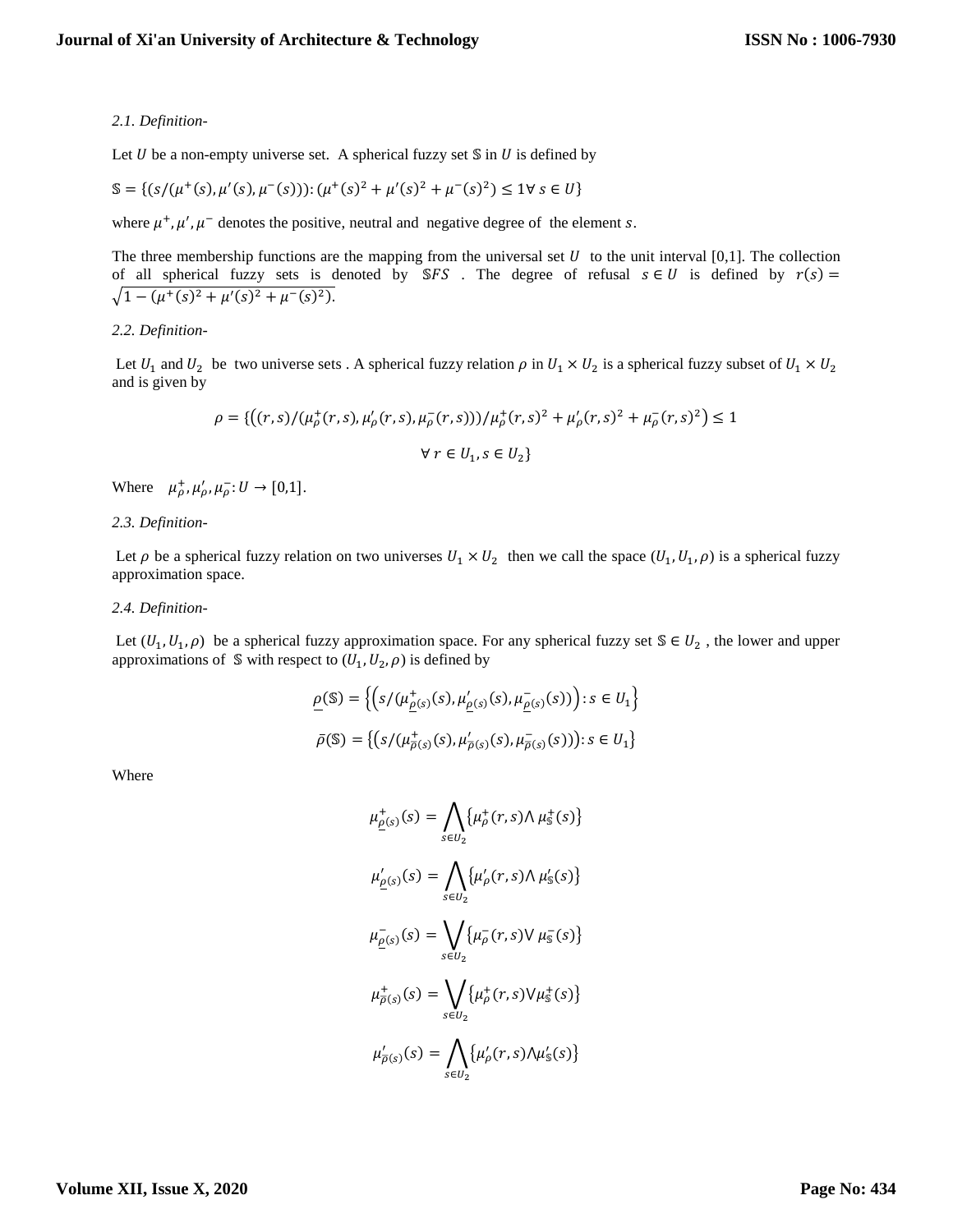$$
\mu_{\overline{\rho}(s)}^-(s) = \bigwedge_{s \in U_2} {\{\mu_{\rho}^-(r,s) \wedge \mu_{\mathbb{S}}^-(s)\}}
$$

Then the pair of spherical fuzzy sets is said to be a spherical fuzzy rough set  $(SFRS)$  such that

 $\rho(\mathbb{S}) \neq \bar{\rho}(\mathbb{S})$ . The collection of all SFRS is denoted by  $\mathfrak{F}(\mathbb{S}FRS)$ .

## III. OPERATIONS AND PROPERTIES OF SPHERICAL FUZZY ROUGH SET

In this section we study the operations and properties on spherical fuzzy rough sets.

## *3.1. Operations-*

Suppose  $\rho(\mathbb{S})$  and  $\rho(\mathbb{T})$  are two SFRSs in  $(U_1, U_2, \rho)$  then the following operations are defined  $\forall \alpha \in U_1$ 

(i)  $\rho(\mathbb{S}) \cap \rho(\mathbb{T}) = (\rho(\mathbb{S}) \cap \rho(\mathbb{T}), \bar{\rho}(\mathbb{S}) \cap \bar{\rho}(\mathbb{T}))$  where  $\mu_{\rho(\mathbb{S}) \cap \rho(\mathbb{T})}(a) = (\mu_{\rho(\mathbb{S})}^+(a) \wedge \mu_{\rho(\mathbb{T})}^+(a), \mu_{\rho(\mathbb{S})}'(a) \wedge \mu_{\rho(\mathbb{T})}'(a), \mu_{\rho(\mathbb{S})}^-(a) \vee \mu_{\rho(\mathbb{T})}^-(a))$  $\mu_{\overline{\rho}(\mathbb{S}) \cap \overline{\rho}(\mathbb{T})}(a) = (\mu_{\overline{\rho}(\mathbb{S})}^+(a) \wedge \mu_{\overline{\rho}(\mathbb{S})}^+(a), \mu_{\overline{\rho}(\mathbb{S})}^-(a) \wedge \mu_{\overline{\rho}(\mathbb{S})}^-(a), \mu_{\overline{\rho}(\mathbb{S})}^-(a) \vee \mu_{\overline{\rho}(\mathbb{T})}^-(a))$ 

(ii) 
$$
\rho(\mathbb{S}) \cup \rho(\mathbb{T}) = (\underline{\rho}(\mathbb{S}) \cup \underline{\rho}(\mathbb{T}), \overline{\rho}(\mathbb{S}) \cup \overline{\rho}(\mathbb{T})) \text{ where}
$$

$$
\mu_{\underline{\rho}(\mathbb{S}) \cup \underline{\rho}(\mathbb{T})}(a) = (\mu_{\underline{\rho}(\mathbb{S})}^{\dagger}(a) \vee \mu_{\underline{\rho}(\mathbb{T})}^{\dagger}(a), \mu_{\underline{\rho}(\mathbb{S})}^{\dagger}(a) \wedge \mu_{\underline{\rho}(\mathbb{T})}^{\dagger}(a), \mu_{\overline{\rho}(\mathbb{S})}^{\dagger}(a) \wedge \mu_{\overline{\rho}(\mathbb{T})}^{\dagger}(a))
$$

$$
\mu_{\overline{\rho}(\mathbb{S}) \cup \overline{\rho}(\mathbb{T})}(a) = (\mu_{\overline{\rho}(\mathbb{S})}^{\dagger}(a) \vee \mu_{\overline{\rho}(\mathbb{T})}^{\dagger}(a), \mu_{\overline{\rho}(\mathbb{S})}^{\dagger}(a) \wedge \mu_{\overline{\rho}(\mathbb{S})}^{\dagger}(a)) \wedge \mu_{\overline{\rho}(\mathbb{T})}^{\dagger}(a))
$$

(iii)  $\rho$ (\integsilomeg(\integsilomeg(\integsilomeg(\integsilomeg(\integsilomeg(\integsilomeg(\integsilomeg(\integsilomeg(\integsilomeg(\integsilomeg(\integsilomeg(\integsilomeg(\integsilomeg(\integsilomeg(\integsilomeg(

$$
\mu_{\rho(\mathbb{S})}^{\dagger}(a) \leq \mu_{\rho(\mathbb{T})}^{\dagger}(a) \text{ and } \mu_{\rho(\mathbb{S})}^{\dagger}(a) \leq \mu_{\rho(\mathbb{T})}^{\dagger}(a)
$$
  

$$
\mu_{\rho(\mathbb{S})}^{\dagger}(a) \leq \mu_{\rho(\mathbb{T})}^{\dagger}(a) \text{ and } \mu_{\rho(\mathbb{S})}^{\dagger}(a) \leq \mu_{\rho(\mathbb{T})}^{\dagger}(a)
$$
  

$$
\mu_{\rho(\mathbb{S})}^{\dagger}(a) \geq \mu_{\rho(\mathbb{T})}^{\dagger}(a) \text{ and } \mu_{\rho(\mathbb{S})}^{\dagger}(a) \geq \mu_{\rho(\mathbb{T})}^{\dagger}(a)
$$

(iv)  $\rho(S) = \rho(T)$  if and only if

$$
\mu^+_{\rho(S)}(a) = \mu^+_{\rho(T)}(a) \text{ and } \mu^+_{\rho(S)}(a) = \mu^+_{\rho(T)}(a)
$$
  

$$
\mu'_{\rho(S)}(a) = \mu'_{\rho(T)}(a) \text{ and } \mu'_{\rho(S)}(a) = \mu'_{\rho(T)}(a)
$$
  

$$
\mu^-_{\rho(S)}(a) = \mu^-_{\rho(T)}(a) \text{ and } \mu^-_{\rho(S)}(a) = \mu^-_{\rho(T)}(a)
$$

(v) The complement of a SFRS  $\rho(S)$  is denoted by  $(\rho(S))^c = (\rho(S)^c, \bar{\rho}(S)^c)$  if and only if  $\underline{\rho}(\mathbb{S})^c = \{ (a/(\mu_{\rho(\mathbb{S})}^-(a), \mu_{\rho(\mathbb{S})}^+(a), \mu_{\rho(\mathbb{S})}^+(a))) : a \in U_2 \}$  $\bar{\rho}(\mathbb{S})^c = \{ (a/(\mu_{\bar{\rho}(\mathbb{S})}^-(a), \mu_{\bar{\rho}(\mathbb{S})}^+(a), \mu_{\bar{\rho}(\mathbb{S})}^+(a)) : a \in U_2 \}$ 

## *3.2. Proposition-*

If  $\rho(\mathbb{S})$  and  $\rho(\mathbb{T})$  are two SFRSs of  $(U_1, U_2, \rho)$  then the following properties hold.

(i)  $\rho(\mathbb{S} \cap \mathbb{T}) = \rho(\mathbb{S}) \cap \rho(\mathbb{T})$ (ii)  $\bar{\rho}(\mathbb{S} \cap \mathbb{T}) \subseteq \bar{\rho}(\mathbb{S}) \cap \bar{\rho}(\mathbb{T})$ (iii)  $\rho$ ( $\text{S} \cup \text{T}$ )  $\supseteq \rho$ ( $\text{S}$ )  $\cap$   $\rho$ ( $\text{T}$ ) (iv)  $\bar{\rho}(\mathbb{S} \cup \mathbb{T}) = \bar{\rho}(\mathbb{S}) \cup \bar{\rho}(\mathbb{T}).$ 

Proof: (i) Let  $a \in U_1$ . Consider

$$
\mu^+_{\underline{\rho}(\mathbb{S}\cap\mathbb{T})}(a) = \bigwedge_{b\in U_2} \{\mu^+_{\rho}(a,b) \wedge \mu^+_{\mathbb{S}\cap\mathbb{T}}(b)\}
$$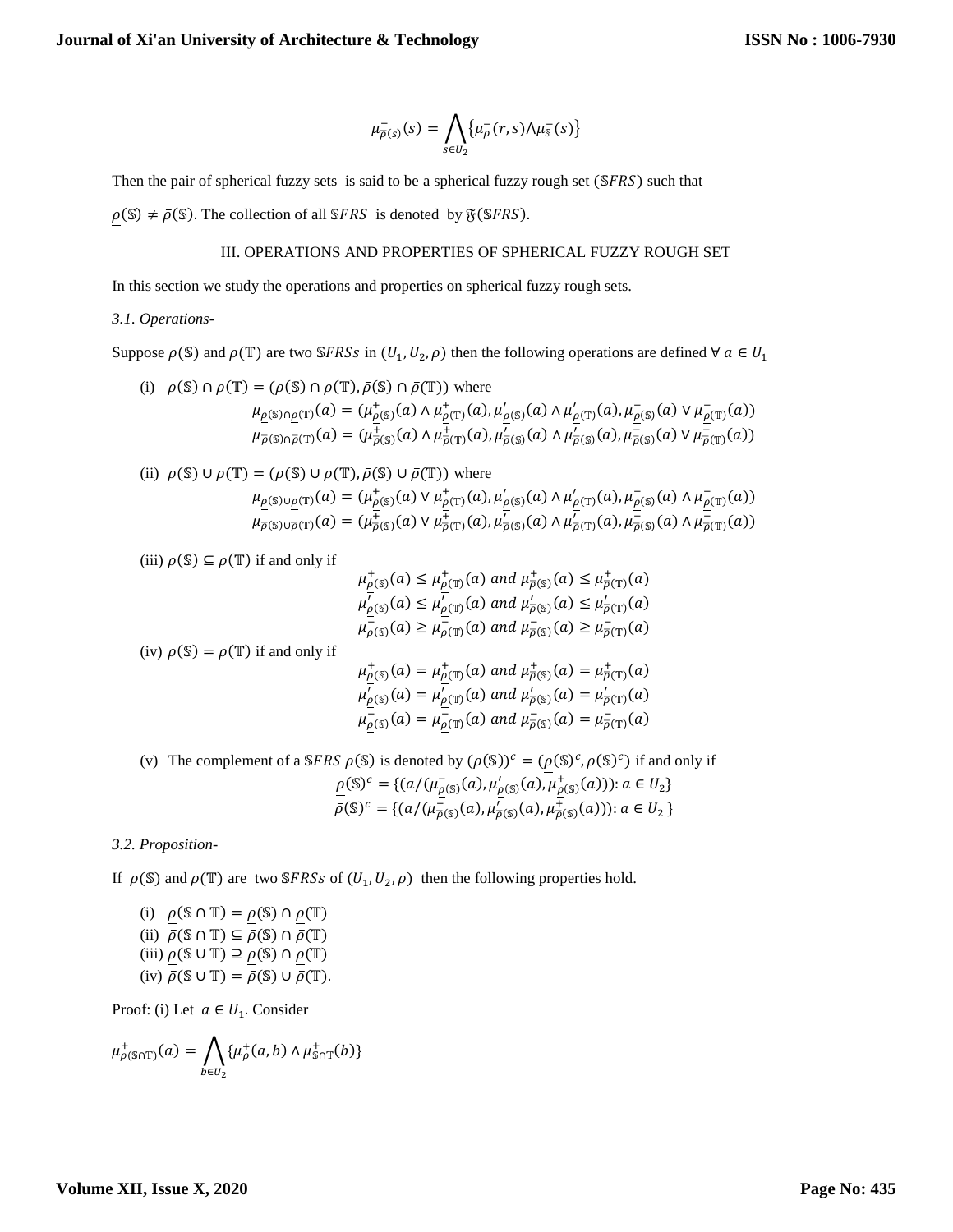$$
= \bigwedge_{b \in U_2} {\{\mu_p^+(a, b) \land (\mu_s^+(b) \land \mu_T^+(b))\}}
$$
  
\n
$$
= \bigwedge_{b \in U_2} {\{\mu_p^+(a, b) \land \mu_s^+(b) \land (\mu_p^+(a, b) \land \mu_T^+(b))\}}
$$
  
\n
$$
= \bigwedge_{b \in U_2} {\{\mu_p^+(a, b) \land \mu_s^+(b) \land \mu_s^+(b)\}} \wedge \bigwedge_{b \in U_2} {\{\mu_p^+(a, b) \land \mu_T^+(b)\}}
$$
  
\n
$$
= \mu_{\underline{\rho}(\mathbb{S})}^+(a) \land \mu_{\underline{\rho}(\mathbb{T})}^+(a),
$$

 $\mu'_{\rho(\text{S}\cap\mathbb{T})}(a) = \Lambda_{b \in U_2} {\mu'_{\rho}(a,b) \wedge \mu'_{\text{S}\cap\mathbb{T}}(b)}$ 

$$
= \Lambda_{b \in U_2} {\{\mu'_\rho(a, b) \land (\mu'_s(b) \land \mu'_T(b))\}}
$$
  
\n
$$
= \Lambda_{b \in U_2} {\{\mu'_\rho(a, b) \land \mu'_s(b) \land (\mu'_\rho(a, b) \land \mu'_T(b))\}}
$$
  
\n
$$
= \bigwedge_{b \in U_2} {\{\mu'_\rho(a, b) \land \mu'_s(b)\}} \wedge \bigwedge_{b \in U_2} {\{\mu'_\rho(a, b) \land \mu'_T(b)\}}
$$
  
\n
$$
= \mu'_{\underline{\rho(s)}}(a) \wedge \mu'_{\underline{\rho(T)}}(a)
$$

and

$$
\mu_{\underline{\rho}(\mathbb{S}\cap\mathbb{T})}^{-}(a) = \bigvee_{b \in U_2} \{\mu_{\rho}^{-}(a,b) \vee \mu_{\mathbb{S}\cap\mathbb{T}}^{-}(b)\}
$$
\n
$$
= \bigvee_{b \in U_2} \{\mu_{\rho}^{-}(a,b) \vee (\mu_{\mathbb{S}}^{-}(b) \wedge \mu_{\mathbb{T}}^{-}(b))\}
$$
\n
$$
= \bigvee_{b \in U_2} \{(\mu_{\rho}^{-}(a,b) \vee \mu_{\mathbb{S}}^{-}(b)) \wedge (\mu_{\rho}^{-}(a,b) \vee \mu_{\mathbb{T}}^{-}(b))\}
$$
\n
$$
= \bigvee_{b \in U_2} \{\mu_{\rho}^{-}(a,b) \vee \mu_{\mathbb{S}}^{-}(b)\} \wedge \bigvee_{b \in U_2} \{\mu_{\rho}^{-}(a,b) \vee \mu_{\mathbb{T}}^{-}(b)\}
$$
\n
$$
= \mu_{\underline{\rho}(\mathbb{S})}^{-}(a) \wedge \mu_{\underline{\rho}(\mathbb{T})}^{-}(a)
$$

Therefore  $\underline{\rho}(\mathbb{S} \cap \mathbb{T}) = \underline{\rho}(\mathbb{S}) \cap \underline{\rho}(\mathbb{T})$ . Similarly we can prove (ii)

(iii) Let  $a \in U_1$ . Consider

$$
\mu_{\underline{\rho}(\mathbb{S}\cup\mathbb{T})}^{+}(a) = \bigwedge_{b\in U_2} \{\mu_{\rho}^{+}(a,b) \wedge \mu_{\mathbb{S}\cup\mathbb{T}}^{+}(b)\}
$$
\n
$$
= \bigwedge_{b\in U_2} \{\mu_{\rho}^{+}(a,b) \wedge (\mu_{\mathbb{S}}^{+}(b) \vee \mu_{\mathbb{T}}^{+}(b))\}
$$
\n
$$
= \bigwedge_{b\in U_2} \{(\mu_{\rho}^{+}(a,b) \wedge \mu_{\mathbb{S}}^{+}(b)) \vee (\mu_{\rho}^{+}(a,b) \wedge \mu_{\mathbb{T}}^{+}(b))\}
$$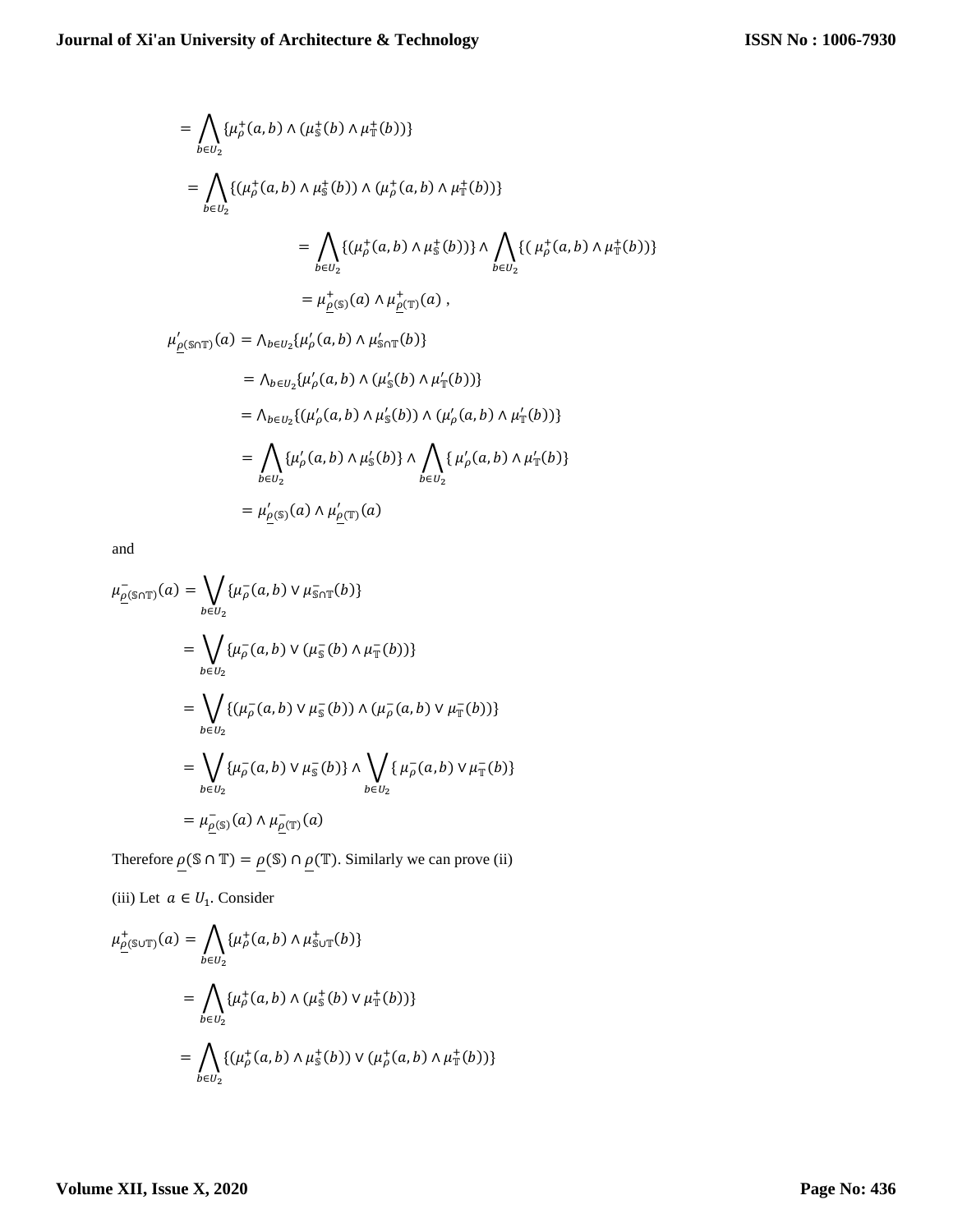$$
\geq \bigwedge_{b \in U_2} {\{\mu_p^+(a,b) \land \mu_s^+(b)\}} \lor \bigwedge_{b \in U_2} {\{\mu_p^+(a,b) \land \mu_s^+(b)\}}
$$
  
\n
$$
\geq \mu_{\underline{\rho}(s)}^+(a) \lor \mu_{\underline{\rho}(s)}^+(a),
$$
  
\n
$$
\mu_{\underline{\rho}(s \cup \mathbb{T})}'(a) = \bigwedge_{b \in U_2} {\{\mu_p'(a,b) \land \mu_{s \cup \mathbb{T}}'(b)\}}
$$
  
\n
$$
= \bigwedge_{b \in U_2} {\{\mu_p'(a,b) \land (\mu_s'(b) \lor \mu_s'(b))\}}
$$
  
\n
$$
= \bigwedge_{b \in U_2} {\{\mu_p'(a,b) \land \mu_s'(b)) \lor (\mu_p'(a,b) \land \mu_s'(b))\}}
$$
  
\n
$$
\geq \bigwedge_{b \in U_2} {\{\mu_p'(a,b) \land \mu_s'(b)\}} \lor \bigwedge_{b \in U_2} {\{\mu_p'(a,b) \land \mu_s'(b)\}}
$$
  
\n
$$
\geq \mu_{\rho(s)}'(a) \lor \mu_{\rho(\mathbb{T})}'(a)
$$

and

$$
\mu_{\underline{\rho}(\mathbb{S}\cup\mathbb{T})}^{-}(a) = \bigvee_{b \in U_2} {\{\mu_{\rho}^{-}(a,b) \vee \mu_{\mathbb{S}\cup\mathbb{T}}^{-}(b)\}}
$$
\n
$$
= \bigvee_{b \in U_2} {\{\mu_{\rho}^{-}(a,b) \vee (\mu_{\mathbb{S}}^{-}(b) \vee \mu_{\mathbb{T}}^{-}(b))\}}
$$
\n
$$
= \bigvee_{b \in U_2} {\{\mu_{\rho}^{-}(a,b) \vee \mu_{\mathbb{S}}^{-}(b)\} \vee (\mu_{\rho}^{-}(a,b) \vee \mu_{\mathbb{T}}^{-}(b))\}}
$$
\n
$$
= \bigvee_{b \in U_2} {\{\mu_{\rho}^{-}(a,b) \vee \mu_{\mathbb{S}}^{-}(b)\} \vee \bigvee_{b \in U_2} {\{\mu_{\rho}^{-}(a,b) \vee \mu_{\mathbb{T}}^{-}(b)\}}
$$
\n
$$
= \mu_{\underline{\rho}(\mathbb{S})}^{-}(a) \vee \mu_{\underline{\rho}(\mathbb{T})}^{-}(a)
$$

Therefore  $\rho(\mathcal{S} \cup \mathbb{T}) \supseteq \rho(\mathcal{S}) \cup \rho(\mathbb{T})$ . Similarly we can prove (iv).

## IV. APPLICATION OF SPHERICAL FUZZY ROUGH SETS ON TWO UNIVERSES

Following Ashraf  $[1]$  we define the score value of each element in  $SFRS$  as follows:

$$
\underline{sv}(\mathbb{S})(r) = \frac{1}{3} (2 + \mu_{\underline{\rho}(\mathbb{S})}^+(r) - \mu_{\underline{\rho}(\mathbb{S})}^{\prime}(r) - \mu_{\underline{\rho}(\mathbb{S})}^-(r))
$$
  

$$
\overline{sv}(\mathbb{S})(r) = \frac{1}{3} (2 + \mu_{\overline{\rho}(\mathbb{S})}^+(r) - \mu_{\overline{\rho}(\mathbb{S})}^{\prime}(r) - \mu_{\overline{\rho}(\mathbb{S})}^-(r)) \ \forall \ r \in U_1
$$

In this section, to obtain the optimal solution in multi criteria decision making problem, a new method has been propounded. In our real life situations MCDM plays an essential role to solve the complicated and uncertain decisions under some experts. The proposed method for MCDM has been explained below.

Let  $U_1 = \{cp_1, cp_2, cp_3, \dots, cp_i\}$  be any set of 'i' alternatives and  $U_2 = \{att_1, att_2, att_3, \dots, att_j\}$  be the finite set of  $'j'$  attributes. If all the attributes are of same type, then there is no need to normalize.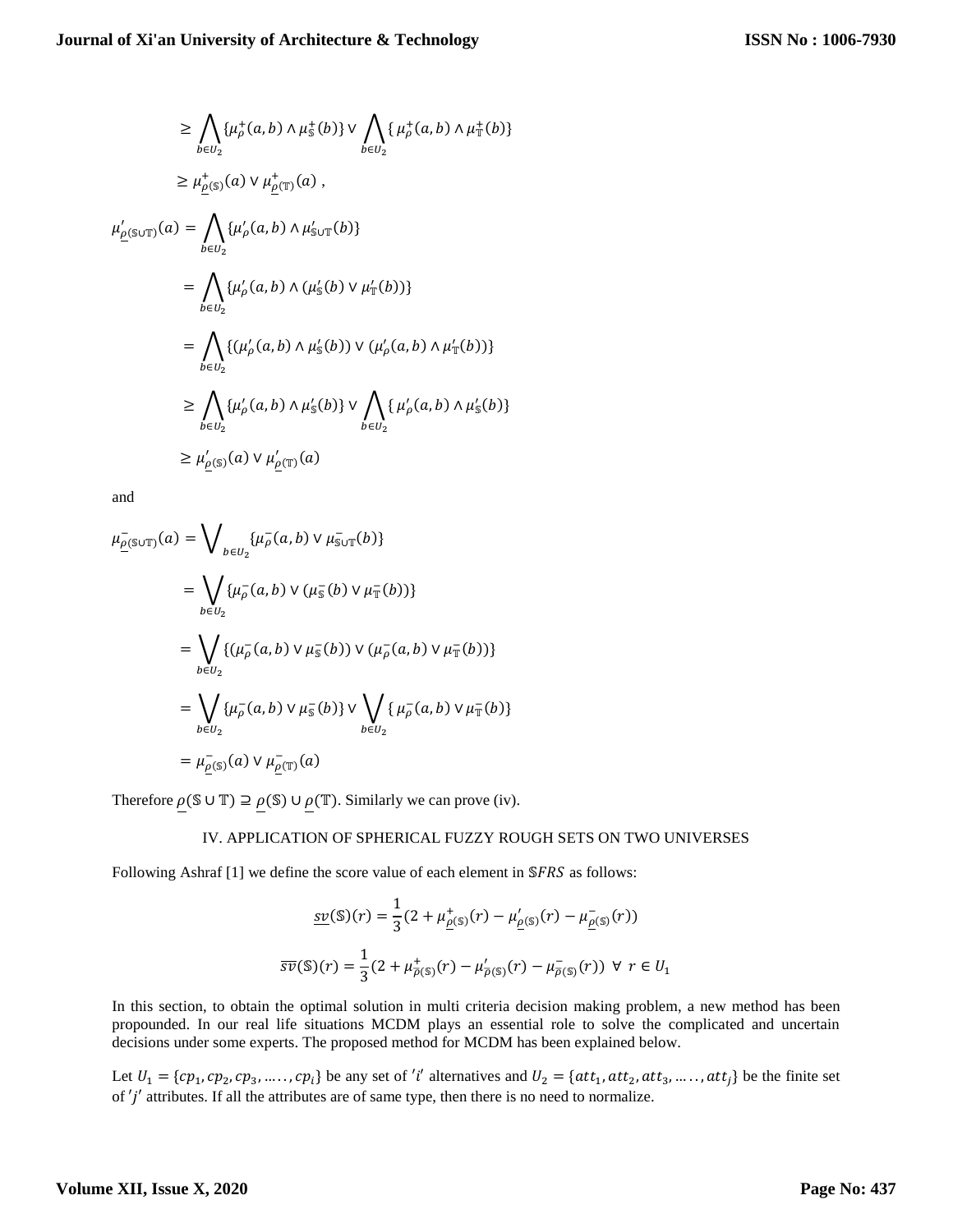The relation between the alternatives and attributes is a spherical fuzzy relation( $SFR<sub>o</sub>$ ) denoted by  $\rho$ . Now we obtain a spherical fuzzy approximation space  $(U_1, U_2, \rho)$ . Decision maker should give the membership grades of the alternatives  $cp_i$  ( $i = 1,2,...,n$ ) corresponding to the set of attributes  $att_i$  ( $j = 1,2,...,n$ ). Let

 $\mu_{ij}$ <sup>+</sup> be the positive grade of  $cp_i$  with respect to att<sub>j</sub>,

 $\mu_{ij}$ <sup>'</sup> be the neutral grade of  $cp_i$  with respect to  $att_j$ ,

 $\mu_{ij}$ <sup>-</sup> be the negative grade of  $cp_i$  with respect to  $att_j$ .

Define a SFS, S in  $U_2$ . Thus we obtain the spherical approximation space as  $(U_1, U_2, \rho, \mathbb{S})$ .

We define

$$
\mathbb{S}_a = \{a \in U_1 : \max_{a \in U_1} (\underline{sv}(a))\}
$$
\n
$$
\mathbb{S}_\beta = \{a \in U_1 : \max_{a \in U_1} (\overline{sv}(a))\}
$$
\n
$$
(1)
$$
\n
$$
\tag{2}
$$

$$
\mathbb{S}_{\gamma} = \{a \in U_1 : \max_{a \in U_1} (\underline{sv}(a) + \overline{sv}(a))\}
$$
(3)

Where,

 $\mathcal{S}_{\alpha}$  is the maximum of lower approximation criterion of decision making,

 $\mathcal{S}_{\beta}$  is the maximum of upper approximation criterion of decision making and

 $\mathbb{S}_{\gamma}$  is the total weight of lower and upper approximation criterion of decision making,

Then  $R_1 = S_\alpha \cap S_\beta \cap S_\gamma$  is the solution of the prescribed model. We have the following 2 rules to obtain the optimal solution.

Rule 1: If  $R_1 = \min\{\mathbb{S}_{\alpha}, \mathbb{S}_{\beta}, \mathbb{S}_{\gamma}\}\neq \emptyset$  then  $R_1$  is consider to be the best solution.

Rule 2: If  $R_1 = \mathbb{S}_{\alpha} \cap \mathbb{S}_{\beta} \cap \mathbb{S}_{\gamma} = \emptyset$  then we may arise the following two cases:

Case (i)  $R_1 = \mathbb{S}_{\alpha} \cap \mathbb{S}_{\beta} \cap \mathbb{S}_{\gamma} \neq \emptyset$  then the elements obtained in  $\mathbb{S}_{\alpha} \cap \mathbb{S}_{\beta} = R_2(say)$  is said to be the solution.

Case (ii)  $R_2 = \mathcal{S}_{\alpha} \cap \mathcal{S}_{\beta} = \emptyset$  then the set of all elements in  $R_3(=\mathcal{S}_{\gamma})$  is the best solution(alternatives).

*4.1. Procedure-*

The following steps explain the procedure to obtain the optimal solution.

Step 1: Calculate the lower and upper approximations of the given spherical fuzzy rough set using the spherical fuzzy set and spherical fuzzy relation.

Step 2: Evaluate the score values of each element in the spherical fuzzy rough set.

Step 3: Compute  $\mathcal{S}_{\alpha}$ ,  $\mathcal{S}_{\beta}$  and  $\mathcal{S}_{\gamma}$ .

Step 4: Determine  $R_1$ , then we follow the Rules (1) or (2) according to the values obtained.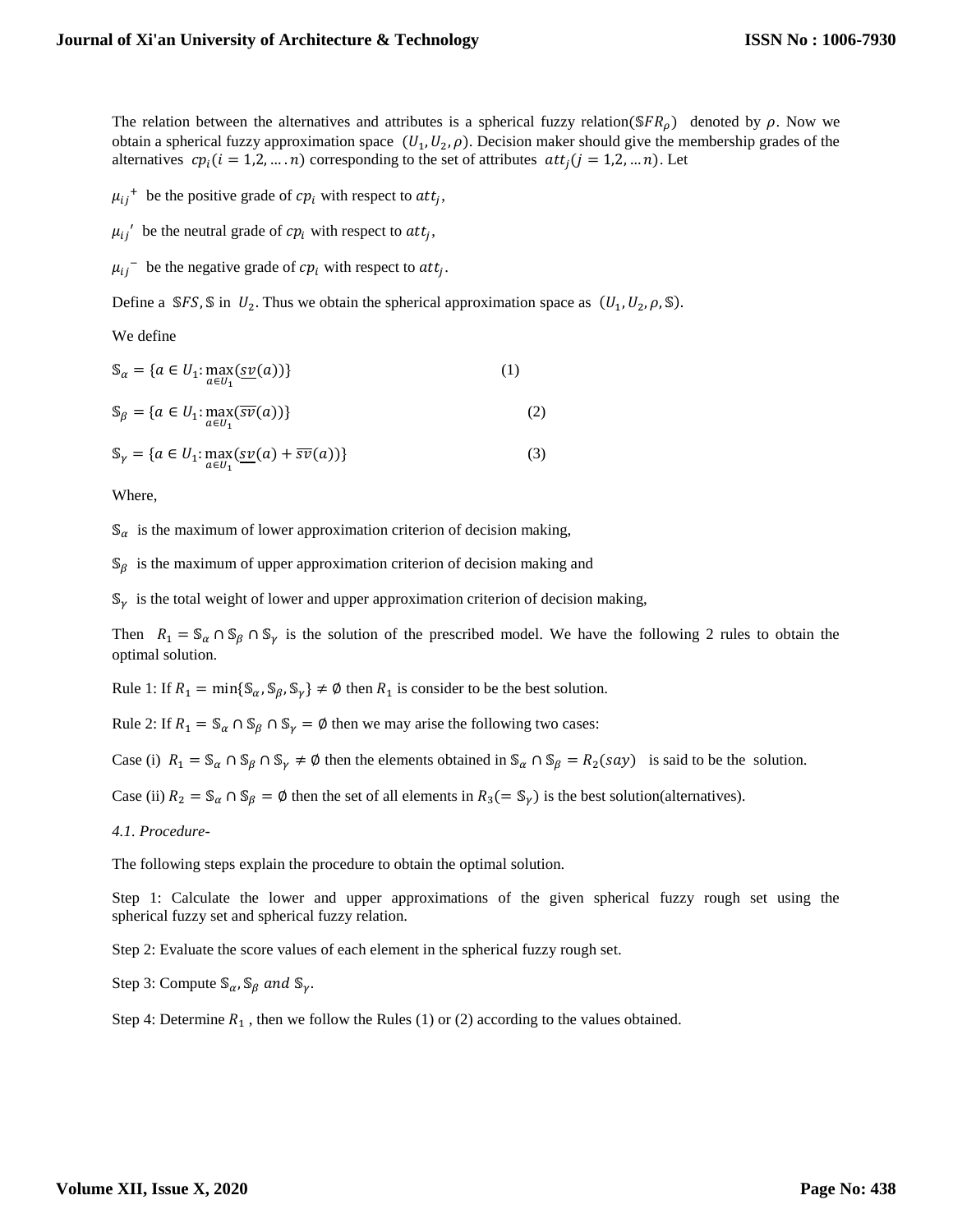#### *4.2. Example-*

A school in a village has decided to set up a smart classes in each classroom. Learning through the audio-visual mode make the learning more easier and understandable. For this the school has issued a notice in a daily newspaper. One experienced company takes the responsibility to choose the best company out of the following five alternatives

 $U_1 = \{Bharathi\ solutions (cp_1), Southern\ enter prices (cp_2), City\ put.ltl (cp_3),$ Rose computers company(cp<sub>4</sub>), and SS softwares(cp<sub>5</sub>)} according to the factors

 $U_2 = \{quality(att_1), price(att_2), user - friendly(att_3) \}$  and longevity $(att_4)$ 

The weight vector for the four attributes are  $w_1 = 0.40, w_2 = 0.28, w_3 = 0.12, w_4 = 0.20$ .

According to the weight vector, the experienced company has evaluated each company and give their opinions in terms of  $SFR_{\rho}$ .

| att <sub>1</sub>                                                                                                                                                                                                                                                                                | $att_2$ | $att_3$ | $att_4$ |
|-------------------------------------------------------------------------------------------------------------------------------------------------------------------------------------------------------------------------------------------------------------------------------------------------|---------|---------|---------|
| $\begin{array}{cccc} cp_1 \ (0.8, 0.2, 0.5) & (0.7, 0.5, 0.3) & (0.6, 0.2, 0.7) & (0.8, 0.2, 0.4) \\ cp_2 \ \end{array}$ $\begin{array}{cccc} cp_1 \ (0.6, 0.2, 0.1) & (0.7, 0.2, 0.4) & (0.8, 0.2, 0.5) & (0.9, 0.3, 0.1) \\ (0.3, 0.4, 0.1) & (0.5, 0.3, 0.7) & (0.9, 0.4, 0.3) & (0.9, 0.1,$ |         |         |         |
|                                                                                                                                                                                                                                                                                                 |         |         |         |
|                                                                                                                                                                                                                                                                                                 |         |         |         |
| $\begin{pmatrix} cp_4 \\ (0.7, 0.3, 0.2) \\ (0.3, 0.2, 0.1) \\ (0.7, 0.3, 0.5) \\ (0.6, 0.3, 0.5) \end{pmatrix}$ (0.4, 0.5) (0.6, 0.5, 0.2)                                                                                                                                                     |         |         |         |
|                                                                                                                                                                                                                                                                                                 |         |         |         |
|                                                                                                                                                                                                                                                                                                 |         |         |         |

The experienced company presents the right weight for each attributes in  $U_2$  is defined by  $\mathcal{S}FS \subseteq U_2$ . i.e.,

$$
\mathbb{S} = \{ (att_1/(0.9, 0.1, 0.3)), (att_2/(0.8, 0.4, 0.3)), (att_3/(0.5, 0.1, 0.4)), (att_4/(0.5, 0.4, 0.6)) \}
$$

Using Definition 2.4 we find the lower and upper approximations of S with respect to  $(U_1, U_2, \rho, \mathbb{S})$ .

$$
\rho(\mathbb{S}) = \{ (cp_1/(0.5, 0.1, 0.7)), (cp_2/(0.5, 0.1, 0.6)), (cp_3/(0.3, 0.1, 0.7)), (cp_4/(0.3, 0.1, 0.6)),
$$

 $(c p<sub>5</sub> / (0.3, 0.1, 0.6))$ .

 $\overline{\rho}(\mathbb{S}) = \{ (cp_1/(0.9, 0.1, 0.3)), (cp_2/(0.9, 0.1, 0.1)), (cp_3/(0.9, 0.1, 0.1)), (cp_4/(0.9, 0.1, 0.2)),$ 

 $(c p_5/(0.9, 0.1, 0.1))$ 

Now we calculate the score values for each element in SFRS

$$
\underline{sv}(cp_1) = \frac{1}{3}(2 + 0.5 - 0.1 - 0.7) = 0.567
$$
  

$$
\underline{sv}(cp_2) = \frac{1}{3}(2 + 0.5 - 0.1 - 0.6) = 0.6
$$
  

$$
\underline{sv}(cp_3) = \frac{1}{3}(2 + 0.3 - 0.1 - 0.7) = 0.5
$$
  

$$
\underline{sv}(cp_4) = \frac{1}{3}(2 + 0.3 - 0.1 - 0.6) = 0.533
$$
  

$$
\underline{sv}(cp_5) = \frac{1}{3}(2 + 0.3 - 0.1 - 0.6) = 0.533
$$
  
we have  $\mathbb{S}_\alpha = \{cp_2\}$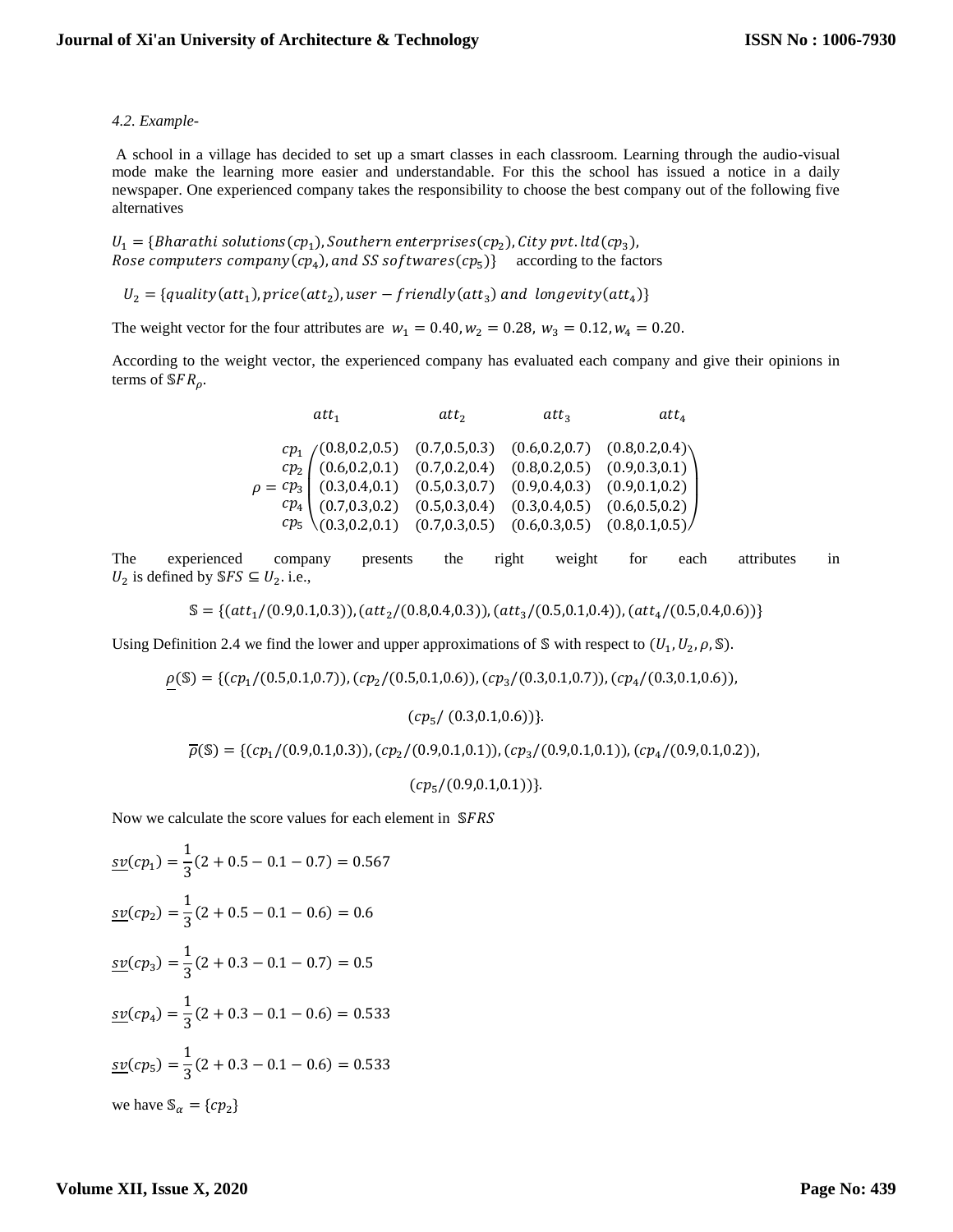Now

$$
\overline{sv}(cp_1) = \frac{1}{3}(2 + 0.9 - 0.1 - 0.3) = 0.833
$$
  

$$
\overline{sv}(cp_2) = \frac{1}{3}(2 + 0.9 - 0.1 - 0.1) = 0.9
$$
  

$$
\overline{sv}(cp_3) = \frac{1}{3}(2 + 0.9 - 0.1 - 0.1) = 0.9
$$
  

$$
\overline{sv}(cp_4) = \frac{1}{3}(2 + 0.9 - 0.1 - 0.2) = 0.86
$$
  

$$
\overline{sv}(cp_5) = \frac{1}{3}(2 + 0.9 - 0.1 - 0.1) = 0.9
$$

we have  $\mathbb{S}_{\beta} = \{cp_2, cp_3, cp_5\}$ 

Then

 $\frac{sv}{(cp_1)} + \overline{sv}(cp_1) = 0.7333 + 0.9 = 1.6333$  $\frac{sv}{(cp_2)} + \overline{sv}(cp_2) = 0.6667 + 0.8667 = 1.5334$  $\frac{\text{sv}}{\text{sv}}(cp_3) + \overline{\text{sv}}(cp_3) = 0.6667 + 0.9 = 1.5667$  $\frac{\text{sv}}{\text{sv}}(cp_4) + \overline{\text{sv}}(cp_4) = 0.6 + 0.8667 = 1.4667$  $\frac{\text{sv}}{\text{sv}}(\text{cp}_5) + \overline{\text{sv}}(\text{cp}_5) = 0.533 + 0.9 = 1.433$ we have  $\mathbb{S}_{\gamma} = \{cp_2\}$ Therefore  $R_1 = \{cp_2\}$ 

Southern enterprises is the best company according to the attributes.

## V. α −LEVEL CUT OF SPHERICAL FUZZY RELATION

In this section we introduce α-level cut of spherical fuzzy relation. We give some operations and properties based on α-level cut of spherical fuzzy relation

*5.1 Definition-*

Let  $U_1$ ,  $U_2$  be two universe sets and  $\rho_\alpha$  be the  $\alpha$ -level cut of SFR<sub>p</sub>. For any  $\alpha = (\alpha_1, \alpha_2, \alpha_3) \in (0,1]^3$ , we define the  $\alpha$  – *level cut* of  $SFR_\rho$  by

$$
\rho_{\alpha}(\mathbb{S}) = \{ s \in U_2 / \mu_{\rho}(r, s) \ge \alpha \,\forall \,\alpha \in (0, 1] \text{ and } r \in U_1 \}.
$$

## *5.2 Definition*-

The membership value of an element  $'s'$  in  $SFS$  is defined by

$$
s = \langle \underline{s} \rangle, \langle \overline{s} \rangle \text{ where}
$$
  

$$
\underline{s} = (\mu_{\underline{\rho}(s)}^+(s), \mu_{\underline{\rho}(s)}'(s), \mu_{\underline{\rho}(s)}^-(s)) \text{ and } \overline{s} = (\mu_{\overline{\rho}(s)}^+(s), \mu_{\overline{\rho}(s)}'(s), \mu_{\overline{\rho}(s)}^-(s))
$$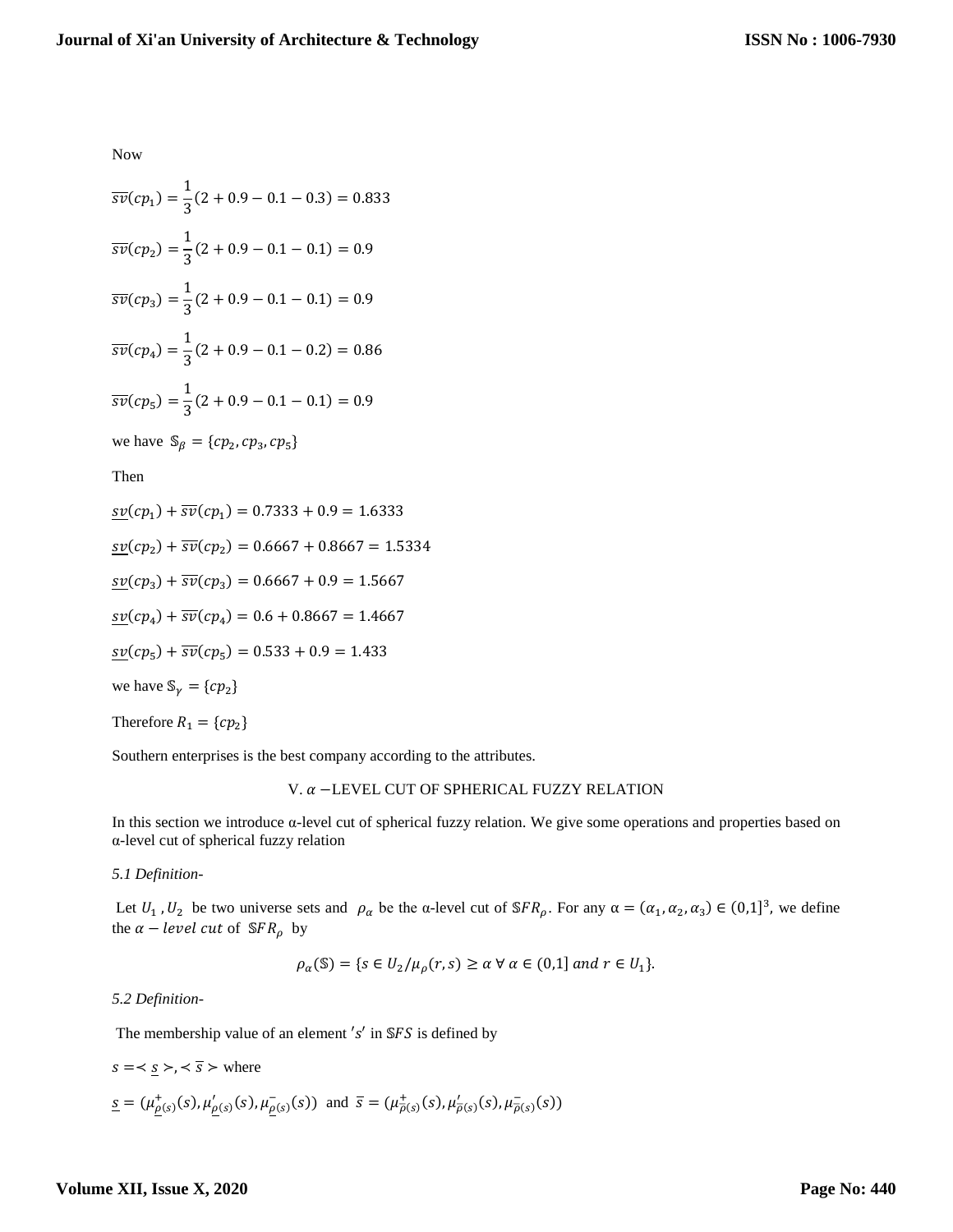## *5.3 Properties-*

Let  $U_1$  and  $U_2$  be two universe sets and  $\rho_\alpha$  be the  $\alpha - level$  cut of SFR<sub>p</sub> of  $U_1 \times U_2$ . For any SFR<sub>p</sub>, S  $\subseteq U_2$ , then the lower and upper approximations of  $SFR_\rho$   $\underline{\rho}_\alpha(\mathbb{S})$  and the upper approximation of  $SFR_\rho \overline{\rho}_\alpha(\mathbb{S})$  have the following properties:

- 1)  $\rho_{\alpha}(\mathbb{S}) \subseteq \mathbb{S} \subseteq \overline{\rho}_{\alpha}(\mathbb{S})$
- 2)  $\rho_{\alpha}(\mathbb{S} \cap \mathbb{T}) = \rho_{\alpha}(\mathbb{S}) \cap \rho_{\alpha}(\mathbb{T})$
- 3)  $\underline{\rho}_{\alpha}(\mathbb{S} \cap \mathbb{T}) = \underline{\rho}_{\alpha}(\mathbb{S}) \cap \underline{\rho}_{\alpha}(\mathbb{T}), \overline{\rho}_{\alpha}(\mathbb{S} \cup \mathbb{T}) = \overline{\rho}_{\alpha}(\mathbb{S}) \cup \overline{\rho}_{\alpha}(\mathbb{T})$
- 4) If  $\mathbb{S} \subseteq \mathbb{T}$  then  $\underline{\rho}_{\alpha}(\mathbb{S}) \subseteq \underline{\rho}_{\alpha}(\mathbb{T})$  and  $\overline{\rho}_{\alpha}(\mathbb{S}) \subseteq \overline{\rho}_{\alpha}(\mathbb{S})$
- 5)  $\underline{\rho}_{\alpha}(\mathbb{S}) = (\overline{\rho}_{\alpha}(\mathbb{S}^c))^c$ ,  $\overline{\rho}_{\alpha}(\mathbb{S}) = (\underline{\rho}_{\alpha}(\mathbb{S}^c))^c$ .

Proof: The proof follows from the Definition of lower and upper approximation of  $\alpha$ -level cut of  $\mathcal{S}FR_{\rho}$ ...

The following definition is extended by Pawlak's rough set model.

#### *5.4 Definition*-

Let  $U_1, U_2$  be two universe sets and  $\rho_\alpha$  be the  $\alpha - level cut$  of SFS. For any S  $\in U_2$ , the lower and upper approximations of  $\rho_{\alpha}$  is defined by

$$
\underline{\rho}_{\alpha}(\mathbb{S}) = \{r \in U_1/\rho_{\alpha}(r) \subseteq \mathbb{S}\}
$$

$$
\overline{\rho}_{\alpha}(\mathbb{S}) = \{r \in U_1/\rho_{\alpha}(r) \cap \mathbb{S} \neq \emptyset\}.
$$

The sets  $\rho_{\alpha}(\mathbb{S})$  and  $\overline{\rho}_{\alpha}(\mathbb{S})$  are not equal then it is said to be undefinable set.

The positive region, negative region and boundary region of any  $\mathcal{S} \subseteq U_2$  about  $\rho_{\alpha}$  is defined as follows:

- (i)  $P(\rho_\alpha(\mathbb{S})) = \rho_\alpha(\mathbb{S})$
- (ii)  $N(\rho_{\alpha}(\mathbb{S})) = U \overline{\rho}_{\alpha}(\mathbb{S})$
- (iii)  $B(\rho_\alpha(\mathbb{S})) = \overline{\rho}_\alpha(\mathbb{S}) \underline{\rho}_\alpha(\mathbb{S}).$

## *5.5 Definition*-

Let  $U_1$  and  $U_2$  be two universe sets. The relation  $\rho_\alpha$  is from  $U_1$  to  $U_2$ . Then for any SFS, S the approximate precision  $\gamma_\alpha$ (S) about  $\rho_\alpha$  is defined by

$$
\gamma_{\rho_{\alpha}}(\mathbb{S}) = \frac{\left|\underline{\rho}_{\alpha}(\mathbb{S})\right|}{\left|\overline{\rho}_{\alpha}(\mathbb{S})\right|}
$$

Where  $|\rho_{\alpha}(\mathbb{S})|$  is the cardinality of  $\rho_{\alpha}(\mathbb{S})$  and  $|\overline{\rho}_{\alpha}(\mathbb{S})|$  is the cardinality of  $\overline{\rho}_{\alpha}(\mathbb{S})$ .

 $R_{\rho_{\alpha}}(\mathbb{S}) = 1 - \gamma_{\rho_{\alpha}}(\mathbb{S})$  is called the rough degree of  $\mathbb{S}$  about  $\rho_{\alpha}$ .

## *5.6 Application-*

In this section we give a simple model based on  $SFR<sub>0</sub>$ . There are some of the applications in SFRSs on two universes. Here we are applying the model proposed by B. Sun and W. Ma[8] in  $\alpha$ -level cut of  $\mathcal{SFR}_0$ . It will be more reliable and scientific. There are many applications in medical diagnosis. This is one of the model based on  $\mathcal{S}FR_{\rho}$  between two universes. The  $\alpha$ -level cut of  $\mathcal{S}FR_{\rho}$  is a relation between the alternatives and attributes. The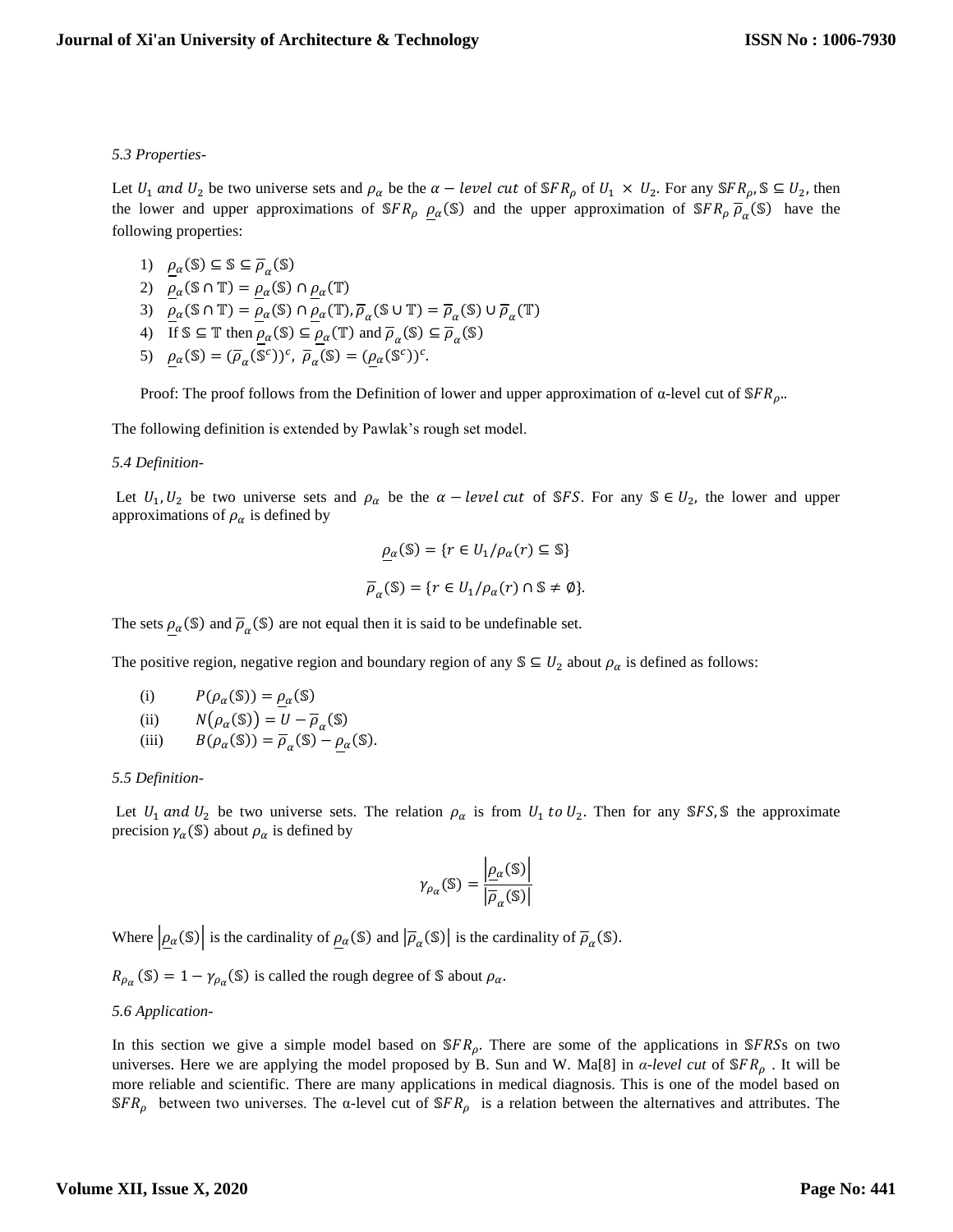positive region of  $\rho_{\alpha}$  is the needed alternative, the boundary region of  $\rho_{\alpha}$  is the unwanted alternatives and the negative region of  $\rho_{\alpha}$  is on consideration.

#### *5.7 Numerical example-*

In a family of four members are suffered from some of the health issues. They have been afraid of whether having the disease "*chickenpox(D)*''. They decided to conceal their family doctor. The doctor analyzing the patients one by one. Then he give the relation between the patients and the issues. The relation is as follows:

|                                                                                                                                                                                                                                                                                      |  | fever rashes | headache |
|--------------------------------------------------------------------------------------------------------------------------------------------------------------------------------------------------------------------------------------------------------------------------------------|--|--------------|----------|
| $\rho = \frac{m_1}{m_3} \begin{pmatrix} (0.5, 0.4, 0.4) & (0.9, 0.2, 0.3) & (0.3, 0.6, 0.4) \\ (0.8, 0.1, 0.2) & (0.6, 0.3, 0.4) & (0.5, 0.5, 0.2) \\ (0.7, 0.6, 0.1) & (0.7, 0.1, 0.3) & (0.8, 0.1, 0.3) \\ m_4 & (0.8, 0.2, 0.2) & (0.6, 0.4, 0.2) & (0.9, 0.2, 0.2) \end{pmatrix$ |  |              |          |
|                                                                                                                                                                                                                                                                                      |  |              |          |
|                                                                                                                                                                                                                                                                                      |  |              |          |
|                                                                                                                                                                                                                                                                                      |  |              |          |

The health issues { $fever, rashes$ }  $\subseteq U_2$  are the symptoms of the disease chicken pox. Let it be denoted by D. The weight vector of the attributes (health issues) is given by  $\alpha = 0.4, 0.2, 0.4 >$ 

Step 1: Find  $\rho_{\alpha}$ 

 $\rho_{\alpha}(m_{1}) = \{fever, rashes\}$  $\rho_{\alpha}(m_2) = \{rashes, headache\}$ 

 $\rho_{\alpha}(m_3) = \{fever\}$ 

 $\rho_\alpha(m_4) = \{fever, rashes, headache\}$ 

Step 2: Calculate  $\underline{\rho}_{\alpha}(D)$  and  $\overline{\rho}_{\alpha}(D)$ .

 $\rho_{\alpha}(D) = \{m_1, m_2\}$ 

$$
\overline{\rho}_{\alpha}(D) = \{m_1, m_2, m_3, m_4\}
$$

Step 3: Calculate  $P(\rho_\alpha(\mathbb{S}))$ ,  $N(\rho_\alpha(\mathbb{S}))$  and  $B(\rho_\alpha(\mathbb{S}))$ .

$$
P(\rho_\alpha(\mathbb{S}))=\{m_1,m_2\}
$$

 $B(\rho_{\alpha}(\mathbb{S})) = \{m_2, m_4\}$ 

$$
N(\rho_{\alpha}(\mathbb{S})) = \emptyset.
$$

Step 4: Calculate the approximate precision and rough degree of  $\mathcal{S}$ .

$$
\gamma_{\rho\alpha}(\mathbb{S}) = \frac{2}{4} = 0.5
$$

 $R_{\rho\alpha} = 1 - 0.5 = 0.5$ 

Here we are concluding that

- (i) The family members  $m_1$  and  $m_2$  have the disease Chicken pox(D). They must need proper treatment to get rid off.
- (ii) The remaining two is on second thought, i.e., he/she may or may not have chicken pox(D).
- (iii) No one in the list to be diagnose health.

This is one of the easiest model to deal with uncertainty.